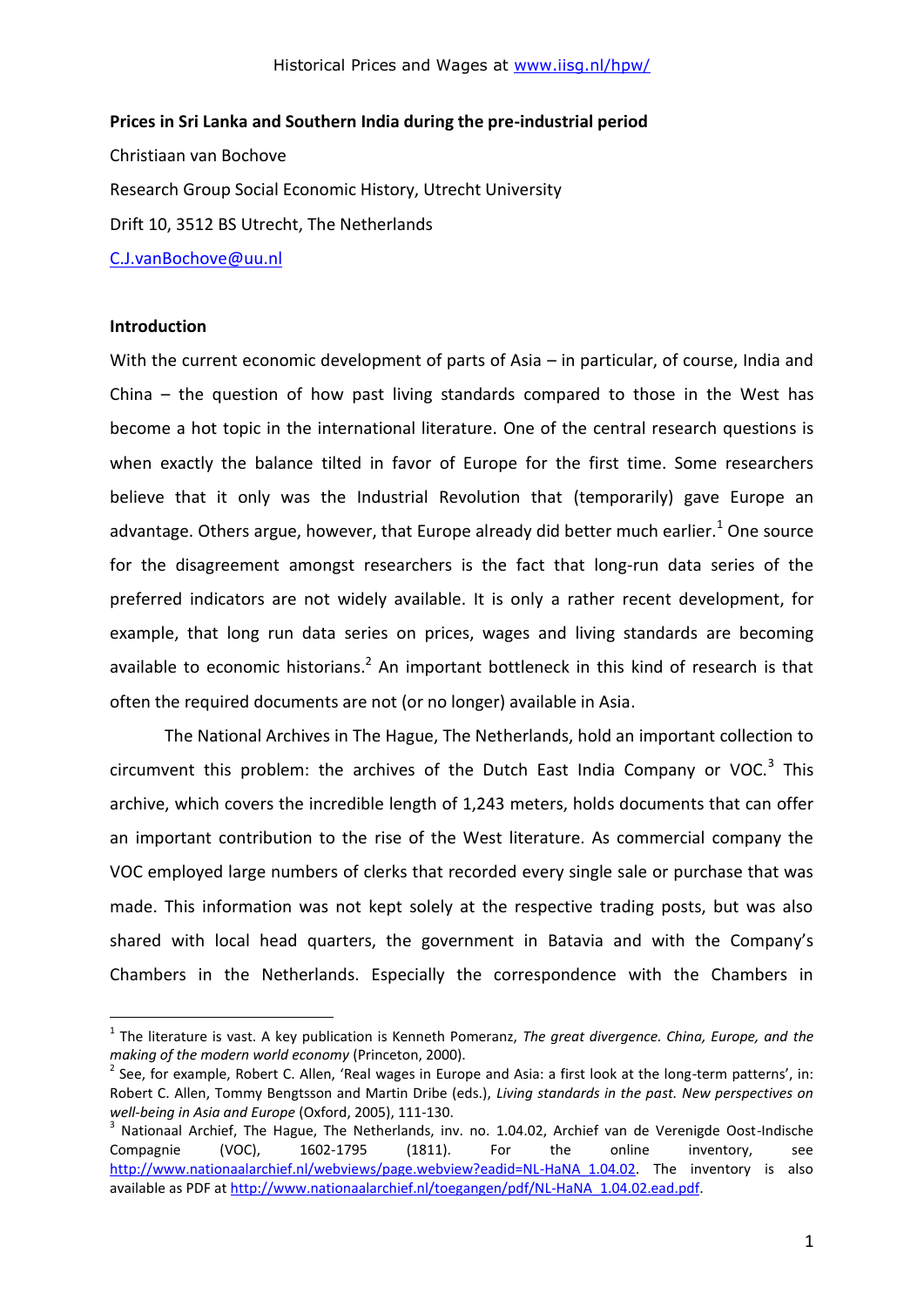Amsterdam and Zeeland was important in this respect. Due to the work of these diligent clerks, the collection *Overgekomen brieven en papieren* or *Received letters and documents* is a real treasure trove for economic historians.

By way of exploring the potential of these sources attention will focus here on Sri Lanka and – as it will turn out – Southeastern India. The reason why Sri Lanka – or Ceylon as it was called during the seventeenth and eighteenth centuries – was chosen is that since the VOC had a strong presence there from the mid-seventeenth century onwards, both a large number of primary and secondary sources are available. This does not mean, however, that Sri Lanka is an exceptional case: it is clear that documents of a similar kind to the ones used here are also available for other areas where the VOC was active. $4$ 

A concise historical introduction to the VOC and its presence in Sri Lanka (and Southeastern India) will not be provided here; but by way of summary a few of the main facts may be given: The VOC was established in 1602 and only developed an open interest in Ceylon during the 1630s. Through warfare the Portuguese were ousted from the island and by the late 1650s the VOC controlled large tracts of coastal region. The inland parts of the island remained under control of the king of Kandy. Colombo became the VOC's political capital and fleets returning to the Netherlands left from Galle, which was located in the Southwestern tip of Ceylon. For publications offering a more elaborate overview the reader is referred to the bibliography at the end of this document.

#### **The sources**

1

Within the present research setup a continuous series of identical quantitative sources are of course the preferred type of documents to use. The question was whether these documents existed and how to locate them in the endless VOC collection. Although a digital version of the inventory of the VOC archive is available, this does not make this task much easier. This is because of the fact that the bulk of the interesting documents were packed annually in large volumes and sent from Asia to The Netherlands. Fortunately the inventory often does mention for which areas a specific volume contains documents, but one then has to check the content list of each and every volume in order to determine whether it contains

<sup>&</sup>lt;sup>4</sup> See, for example, the recent work done on the Cape colony: Stan du Plessis and Sophia du Plessis, 'Happy in the service of the company: the purchasing power of VOC salaries at the Cape in the 18th century' and Johan Fourie and Dieter von Fintel, 'The dynamics of inequality in a newly settled, pre-industrial society: The case of the Cape Colony'. Both papers were presented at the World Economic History Congress 2009 in Utrecht.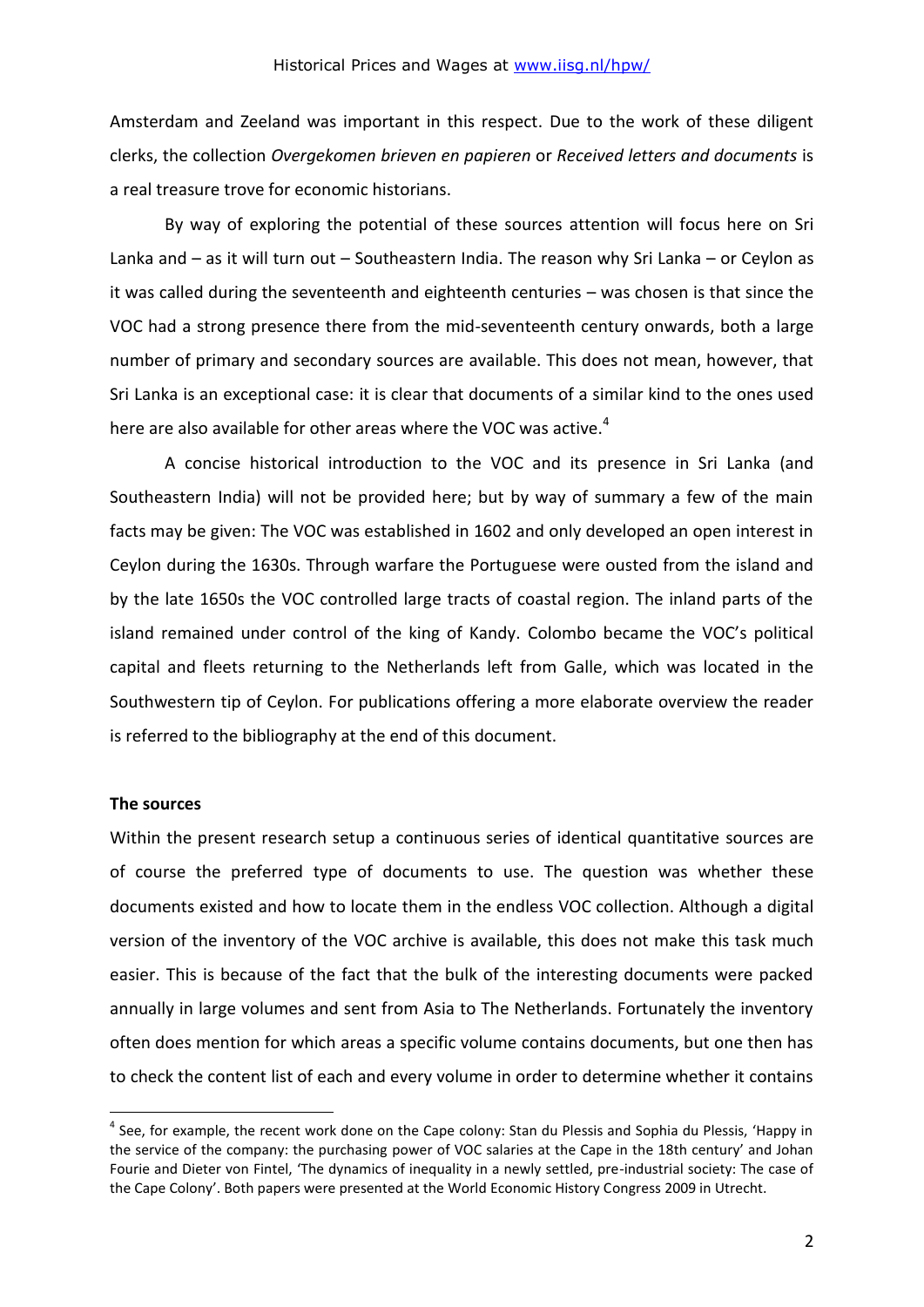relevant information. Typescripts of these content lists are available at the National Archive, which means that the relevant documents can be located much faster. However, this task still has to be performed for every volume.

The work done within the TANAP project has removed this barrier. The TANAP researchers have digitized many of the content lists and have assigned the documents to one or more thematically determined topics. All of this information can be consulted at their website, where one can also create a PDF-file with all the sorted information relating to a specific trading post of the VOC. $5$ 

The bulk of the information compiled by TANAP referred to documents generated within the political sphere (e.g. minutes, letters and reports). Although these documents do contain information about prices, they were not used since the references are too scattered. Only those sources were taken to be of interest in which prices were collected systematically during a longer period of time.

The source from which data has been collected here, were lists presenting evidence on the profits that were made by the VOC on the sale of goods. Each list clearly stated for which office it gave an overview. In some instances a further breakdown was made within the list. Galle, for example, also reported for Matara. From the mid-eighteenth century onwards summary statistics for the entire political unit (i.e. Sri Lanka and Southeastern India) were also available. For these the place name "Hele gouvernement" was used.<sup>6</sup> A typical list would include the name of the product, the quantity (and unit) that was sold, the per unit and overall price for which the product was purchased<sup>7</sup>, the per unit and overall price for which the product was sold, and the profit that was thus made. A distinction was often made between Dutch or European goods on the one hand and domestic or Asian

1

<sup>&</sup>lt;sup>5</sup> TANAP: Towards a new age of partnership in Dutch East India Company archives and research. For more information, see their website: [http://www.tanap.net.](http://www.tanap.net/) For the files relating to Ceylon and other trading posts, see [http://databases.tanap.net/vocrecords/4\\_virtual\\_reconstruction.cfm.](http://databases.tanap.net/vocrecords/4_virtual_reconstruction.cfm) The file used in the present research was auto-generated by the TANAP website at 16 July 2008. It covered the VOC archive inventory numbers 1053-1600, 2325-3987, 7527-9179 and 10406-10435. This document was used as a tool to gain quick access to the source. This means that for some of the missing years in the present database, sources may still be available in the archive. These documents – if any – could unfortunately not be consulted because of a lack of time.

 $<sup>6</sup>$  It should be noted, however, that such breakdowns were not made consistently. The Colombo accounts, for</sup> example, often – but not always – specified Negombo separately. It can probably be assumed that in those years that this was not done, the Negombo data were simply incorporated by the VOC officials in the Colombo data.

 $<sup>7</sup>$  Many goods were obviously brought to Ceylon by the VOC itself. Some detailed lists show that in such cases</sup> they used the price in the exporting region and added various transaction costs.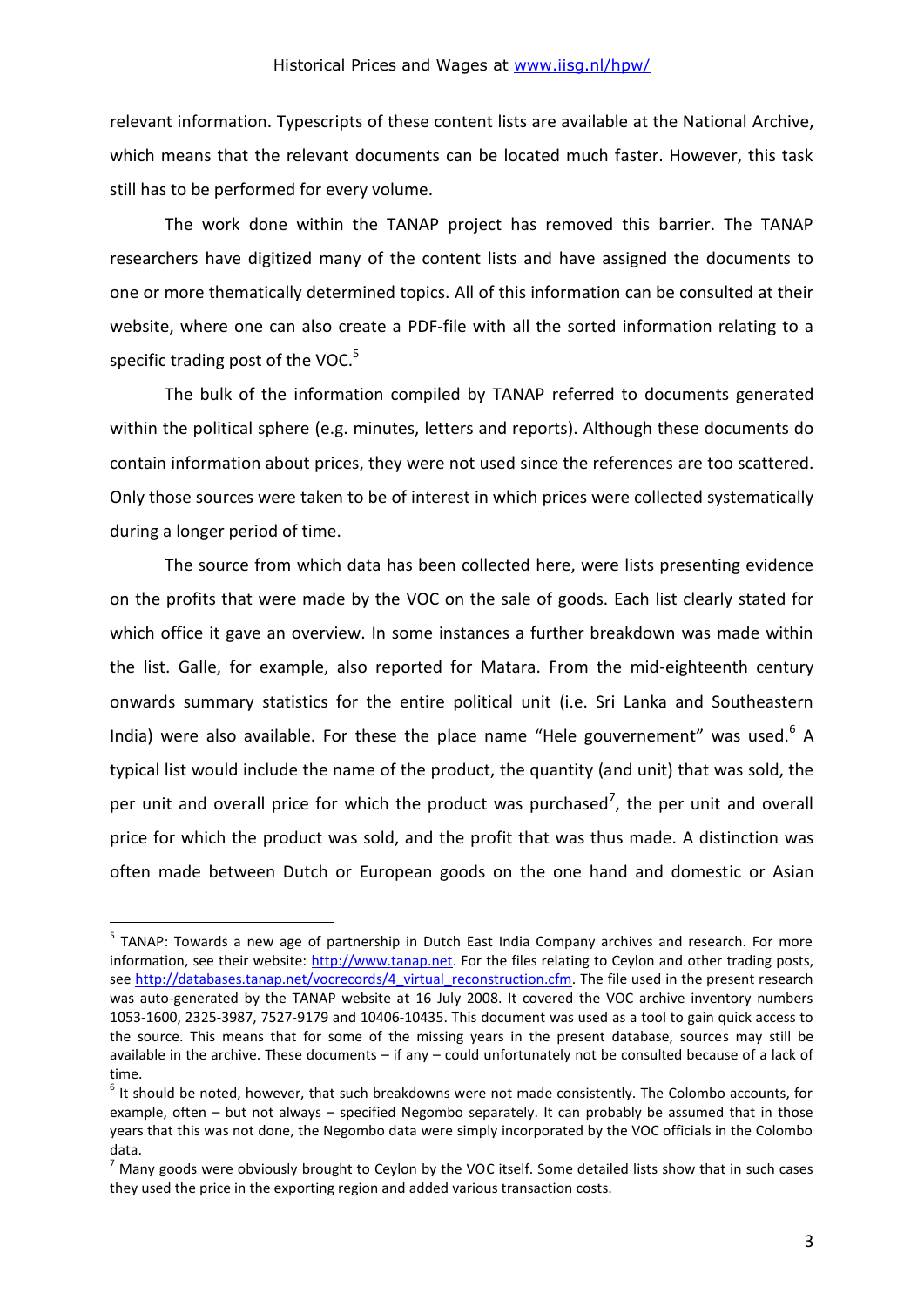goods on the other. The accounts did not cover a calendar year, but an accounting year. Between 1677 and 1694 this period started on the first of March and ended with the last day of February. Between 1700 and 1790 these were September and August respectively.

The prices that were entered in the database are quoted in the currency that was used by the VOC in Asia: their Asian guilder. Although this currency had the same name as the Dutch guilder, their metallic content was not identical. The Asian currency was usually referred to as "light money" or "Indian reduction", meaning that its metallic content was lower than the Dutch currency. In order to convert these Asian guilders to Dutch currency one has to multiple by 0.8 or divide by 1.25. Prices were subsequently converted to grams of silver.<sup>8</sup>

For the period 1677-1790 data have been collected for a total of 89 years. Since every VOC office in Ceylon had to report, information could be collected for about twenty larger and ten smaller trading posts. About five of these were located in southern India.<sup>9</sup> All of this information – except the profit data – was entered in a database.<sup>10</sup> Sometimes a specification was made as to who the buyer of the goods was. If present at all, this usually referred to the community (*gemeente*) or private people (*particulieren*). In these instances prices were included. Sometimes, however, a reference was made to high-ranking VOC officials. In these cases a discount was clearly allowed by the VOC. For this reason such prices have not been included in the present database. Since the interest here is in the living standards – and thus the consumption patterns – of the local Asian population, the goods brought in from Europe were disregarded. Only Asian goods – especially those regarding consumption goods – were extracted from this source.<sup>11</sup> The basket of consumables

1

 $^8$  The silver content of the Dutch guilder was taken from Jan Luiten van Zanden, 'Prices and wages and the cost of living in the western part of the Netherlands, 1450-1800' (available at [http://www.iisg.nl/hpw/brenv.php\)](http://www.iisg.nl/hpw/brenv.php). For the period 1681-1800 the guilder contained 9.61 grams of silver; for the years prior to that this was 9.8 grams.

<sup>9</sup> The *Atlas of mutual heritage* (available at: [http://www.nationaalarchief.nl/amh/\)](http://www.nationaalarchief.nl/amh/) – published by the Dutch National Archive – was very helpful in locating and providing information about many of these places.

 $10$  Strictly speaking this is not true since this was done in Microsoft Excel, a spreadsheet program. By using a single row for each record and by accurately specifying the way in which the information should be entered in each column, a database format was simulated. This means that the file can easily be imported into such programs as Microsoft Access. The advantage of the latter is that it is much easier to perform queries on the data.

 $11$  Obviously the sources often referred to products in old Dutch or through a variation of its local name. In many cases the VOC glossary published by the Instituut voor Nederlandse Geschiedenis offered help: *VOCglossarium. Verklaringen van termen, verzameld uit de Rijks Geschiedkundige Publicatiën, die betrekking hebben op de Verenigde Oost-Indische Compagnie* (available at: [http://www.inghist.nl/Onderzoek/Projecten/VocGlossarium\)](http://www.inghist.nl/Onderzoek/Projecten/VocGlossarium).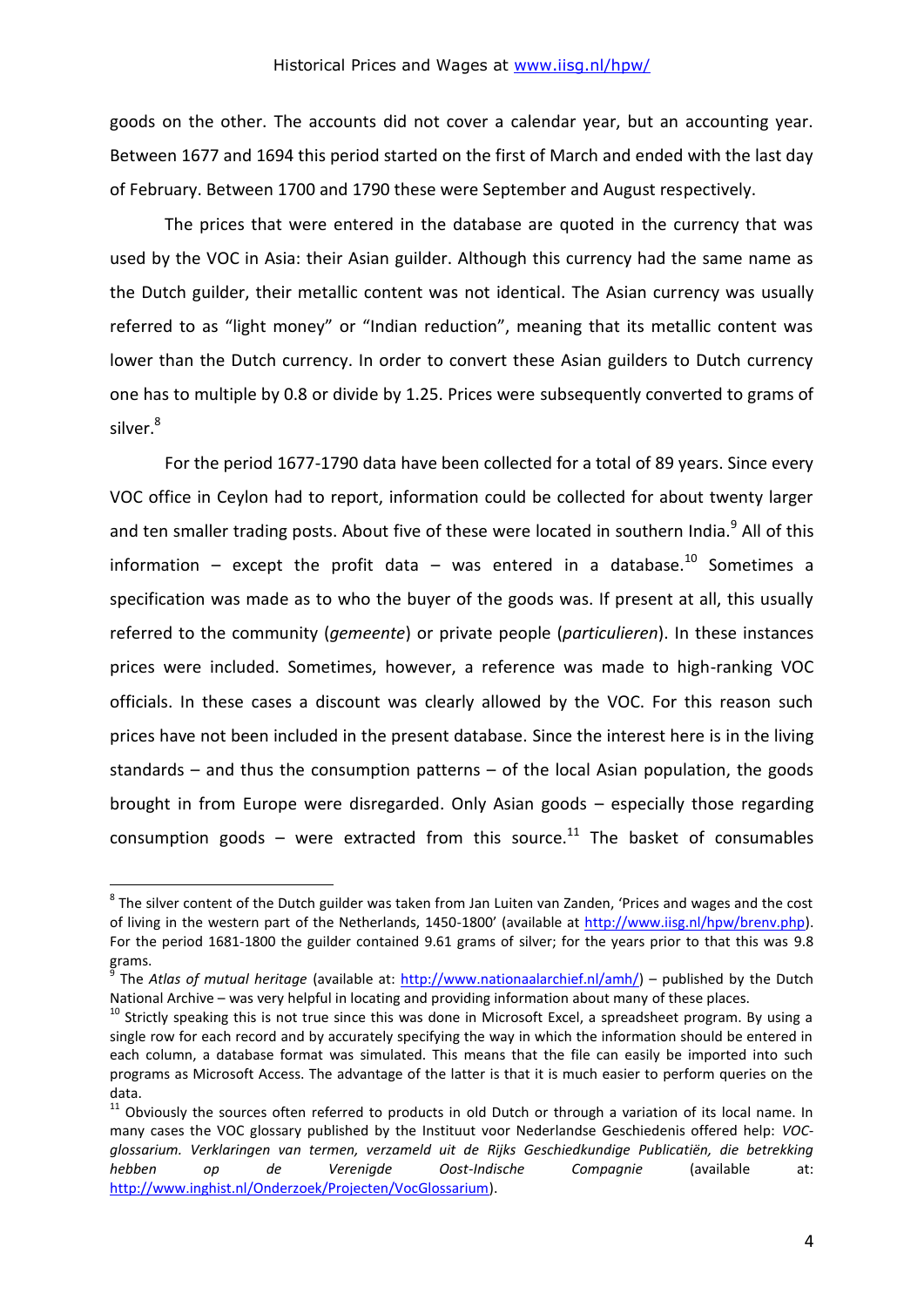compiled by Robert Allen for early modern Europe has been taken as the guideline here. Obviously this selection process has some arbitrary aspects. It was decided, for example, to only collect the price of one specific sort of textile (i.e. *gingam*). The collection process has resulted in a database that contains 8,520 unique records.<sup>12</sup>

Since the names of the various products have been entered in Dutch, Table 1 offers the English equivalent for the main products. Additions to the name of the product often refer to the specific sort, quality or origin.<sup>13</sup> Table 2 provides information about the units of measurement.

| <b>Dutch</b>     | <b>English</b>  |
|------------------|-----------------|
| Arak             | Arrack          |
| Bonen            | <b>Beans</b>    |
| <b>Boter</b>     | <b>Butter</b>   |
| <b>Brandhout</b> | Firewood        |
| <b>Buskruit</b>  | Gunpowder       |
| Erwten           | Peas            |
| Gingam           | Sort of textile |
| Graan            | Grain           |
| <b>IJzer</b>     | Iron            |
| Kaars            | Candle          |
| Kaneel           | Cinnamon        |
| Koper            | Copper          |
| Lood             | Lead            |
| Nely             | Paddy           |
| Olie             | Oil             |
| Rijst            | Rice            |

Table 1: *The main products*.

1

 $12$  Only in a few instances page margins could not be read properly. In these instances prices were not collected from the respective page.

<sup>&</sup>lt;sup>13</sup> Where these are not directly evident (e.g. "olie, lamp" for lamp oil) Van Dale's online dictionary [\(http://www.vandale.nl/vandale/opzoeken/woordenboek/?zoekwoord=\)](http://www.vandale.nl/vandale/opzoeken/woordenboek/?zoekwoord=) will usually provide a sufficient explanation (in Dutch).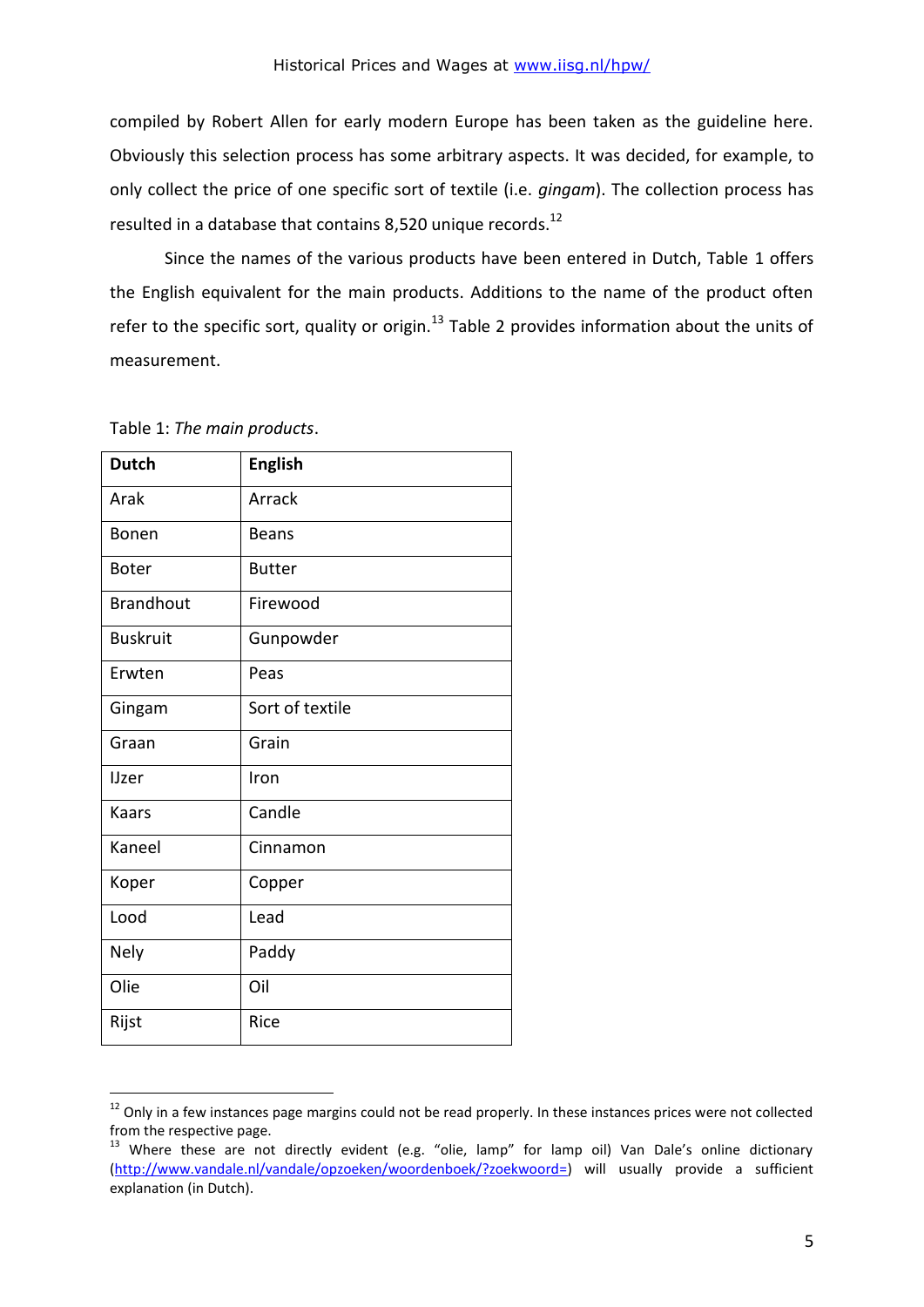| <b>Dutch</b> | <b>English</b> |
|--------------|----------------|
| Rogge        | Rye            |
| <b>Staal</b> | <b>Steel</b>   |
| Suiker       | Sugar          |
| Tarwe        | Wheat          |
| Tin          | Tin            |
| Was          | Wax            |
| Zeep         | Soap           |
| Zout         | Salt           |

Table 2: *Units of measurement*.

| Unit           | Quantity                                  | Comment                                  |
|----------------|-------------------------------------------|------------------------------------------|
| Aam            | 153.6 liters                              |                                          |
| Dubbele kan    | 3.02 liters                               |                                          |
| Halve aam      | 76.8 liters                               |                                          |
| Kan            | 1.51 liters                               |                                          |
| Parra          | 40 ponden, thus 19.76 kilograms           |                                          |
| Pond / ponden  | 0.494 kilograms                           |                                          |
| Pot            | Unknown                                   |                                          |
| Staaf / staven | Unknown                                   |                                          |
| Steen          | 8 pounds                                  | Sometimes 6 pounds, however.             |
| <b>Stuk</b>    | 1 piece                                   |                                          |
| Vadem          | 6 feet $*$ 6 feet, or 2.88 m <sup>2</sup> | Used for<br>firewood<br>(fathom).<br>The |
|                |                                           | volume would depend on the length        |
|                |                                           | of the wood.                             |

*Source*: Instituut voor Nederlandse Geschiedenis, *VOC-glossarium*; J.M. Verhoeff, *De oude Nederlandse maten en gewichten* (Amsterdam, 1982), 125, 127, 128.

*Note*: Quantities given in the source in lasts or pounds have been converted to parra's. From many entries it was clear that a last consisted of 75 parra's and the parra of 40 pounds.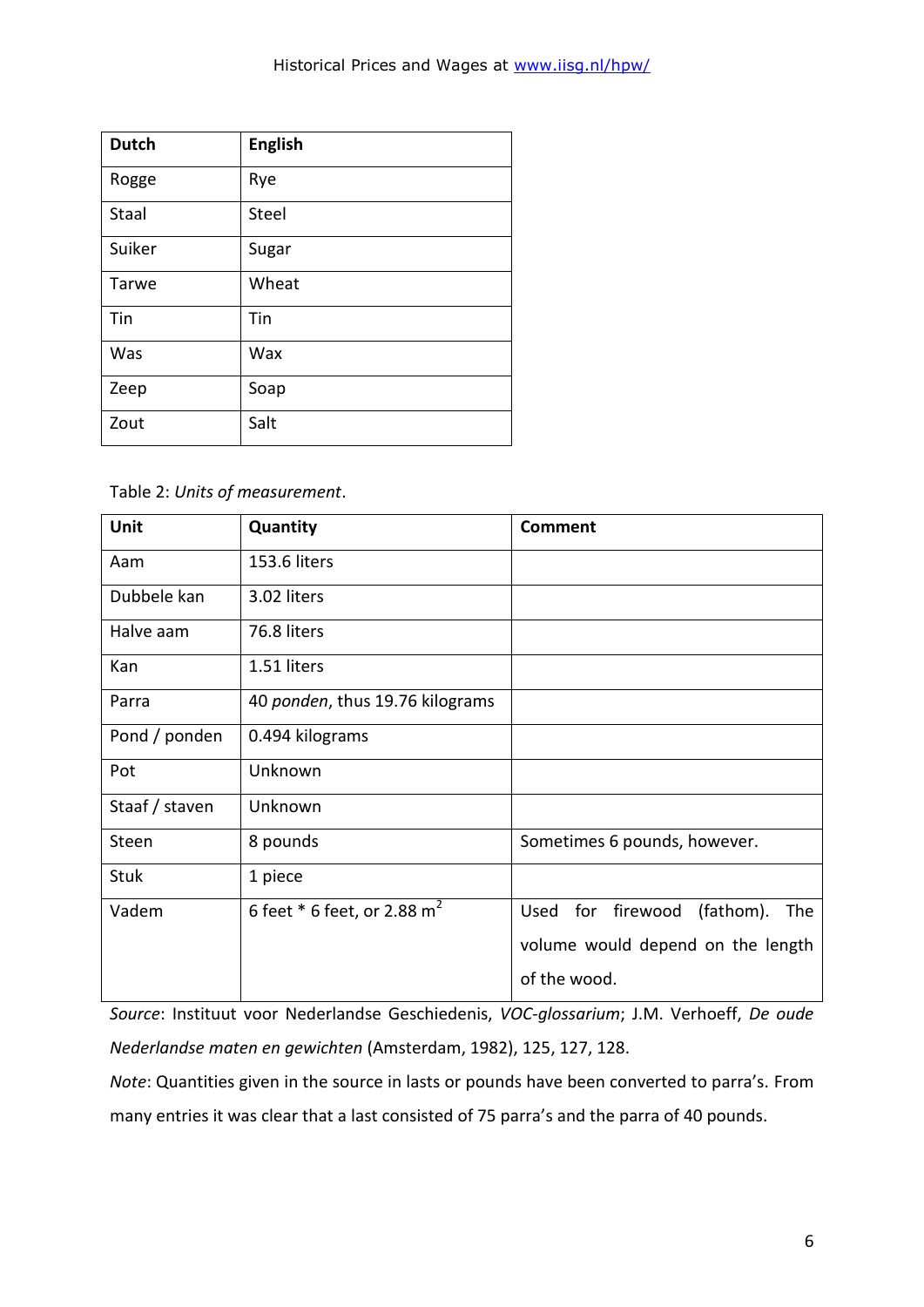### **Some results**

1

Before discussing the data in more detail, this section will first provide some summary statistics. As Figure 1 shows, the number of annual entries mostly fluctuated between 40 and 80 prior to 1710 and between 100 and 120 after that. The large swings are caused by the fact that not all documents have made their way to the Republic (or have survived). As Table 3 illustrates, the four major towns of Colombo, Galle, Jaffna and Trincomalee were responsible for roughly half of the entries. $14$  A wide variety of goods was traded. Of those entered in the database, sugar and copper were most important (see Table 4).



Figure 1: *The chronological distribution of the number of entries*.

 $14$  This is especially the case when one realizes that some of the smaller offices reported through the lists of these major towns.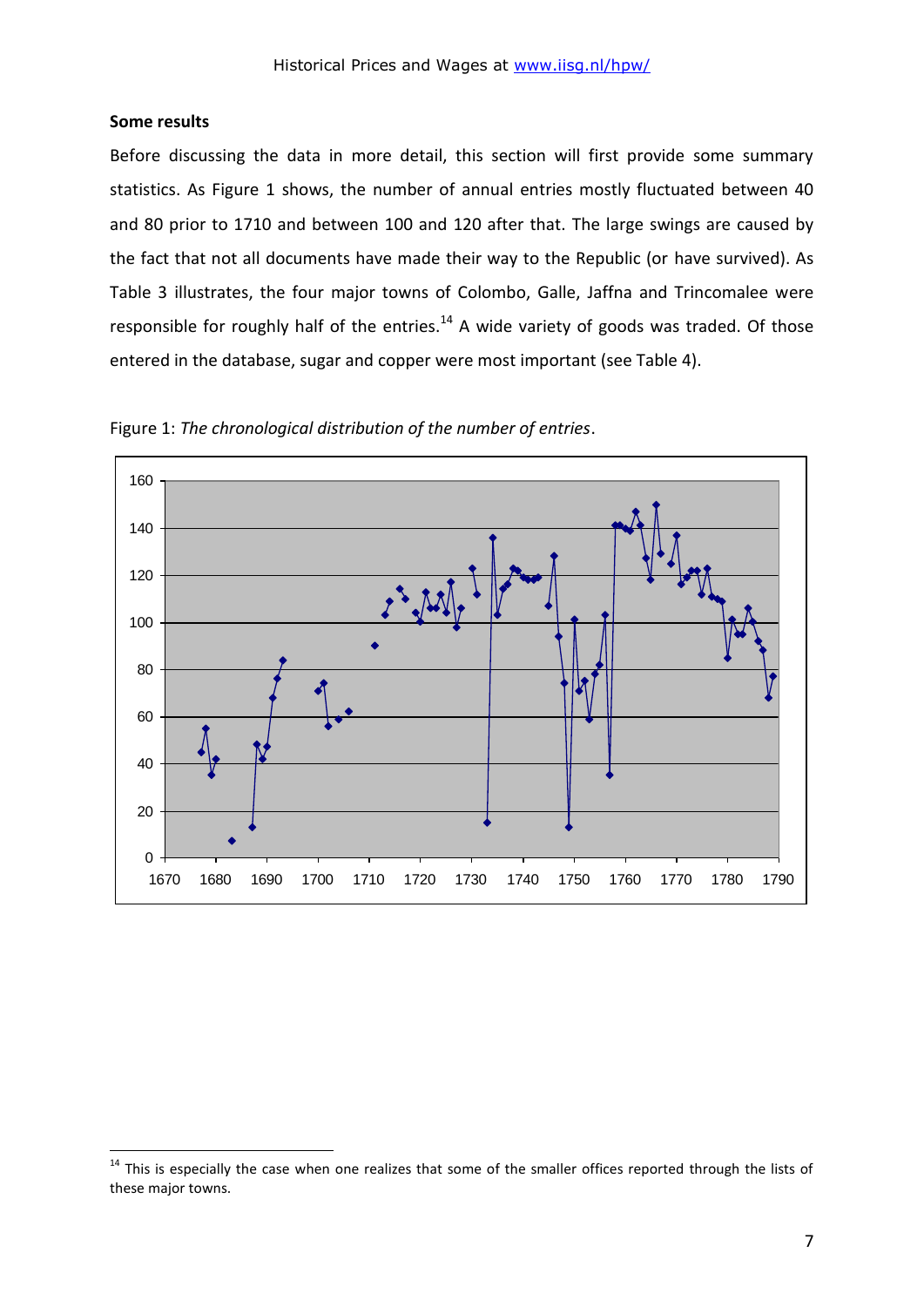| <b>Place</b>               | <b>Entries</b> | <b>Share</b> |
|----------------------------|----------------|--------------|
| Colombo                    | 1,266          | 14.9%        |
| Galle                      | 1,068          | 12.5%        |
| Jaffna                     | 933            | 11.0%        |
| Trincomalee                | 861            | 10.1%        |
| Kalpitya                   | 734            | 8.6%         |
| Tuticorin                  | 650            | 7.6%         |
| Hele gouvernement          | 574            | 6.7%         |
| <b>Batticaloa</b>          | 479            | 5.6%         |
| Matara                     | 470            | 5.5%         |
| Mannar                     | 451            | 5.3%         |
| Manapaar                   | 205            | 2.4%         |
| Kilakkarai                 | 166            | 1.9%         |
| Alvatier / Allwatiernegary | 109            | 1.3%         |
| Remainder                  | 554            | 6.5%         |
|                            |                |              |
| <b>Total</b>               | 8,520          | 100.0%       |

Table 3: *The geographical distribution of entries*.

|  |  | Table 4: The distribution of products. |
|--|--|----------------------------------------|
|--|--|----------------------------------------|

| <b>Product</b> | <b>Entries</b> | <b>Share</b> |
|----------------|----------------|--------------|
| Sugar          | 1,234          | 14.5%        |
| Copper         | 1,171          | 13.7%        |
| Wheat          | 774            | 9.1%         |
| Tin            | 765            | 9.0%         |
| Gingam         | 556            | 6.5%         |
| Rice           | 533            | 6.3%         |
| Oil            | 479            | 5.6%         |
| Salt           | 475            | 5.6%         |
| Paddy          | 461            | 5.4%         |
| Cinnamon       | 418            | 4.9%         |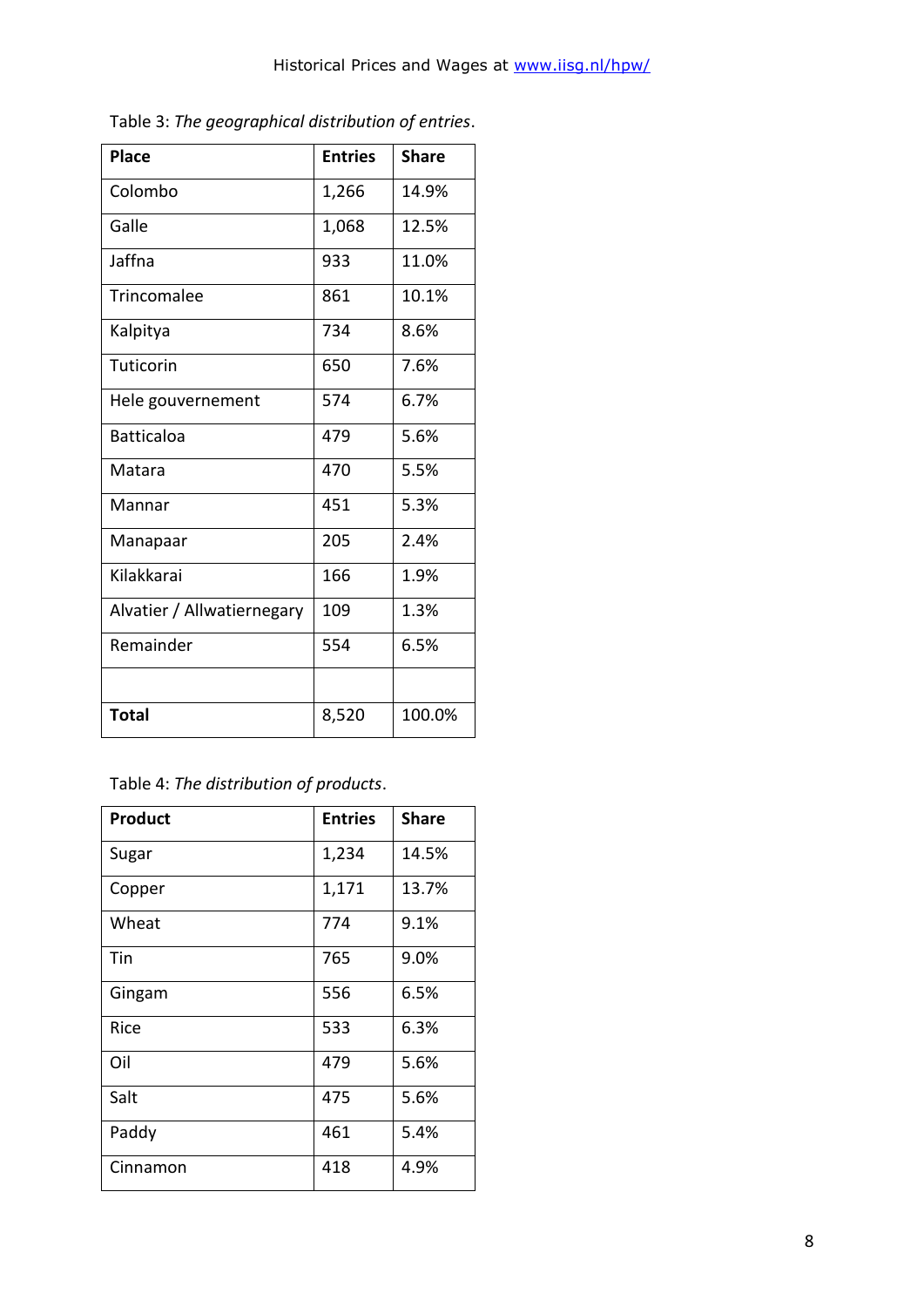| Product       | <b>Entries</b> | <b>Share</b> |
|---------------|----------------|--------------|
| Arrack        | 417            | 4.9%         |
| Soap          | 331            | 3.9%         |
| <b>Butter</b> | 269            | 3.2%         |
| Wax           | 102            | 1.2%         |
| Remainder     | 535            | 6.3%         |
|               |                |              |
| <b>Total</b>  | 8,520          | 100.0%       |

1

One crucial question obviously is how representative these prices were. Some placards issued by the Company governors in Ceylon suggest that – at points – they tried to regulate price formation. This, however, seems to have been the exception rather than the rule.<sup>15</sup> From a number of data characteristics it can be inferred that the prices most likely refer to market transactions; the discounts allowed to high-ranking VOC officials also point in this direction. In some cases, for example, the VOC recorded that they had made a loss on the trade in a particular good. Had the Company been in a position to set prices, a loss could obviously have been avoided easily. Another indicator is the fact that, rather than being constant over longer periods of time, prices fluctuated from year to year. In addition it should be mentioned that price spreads existed on the island. Figure 2 nicely illustrates the latter facts.

It should, however, be noted that the database also provides evidence that with respect to some products prices did not behave as freely. Japanese copper (Figure 3) and cinnamon (Figure 4) are good examples of this. The fact that the VOC was the only Western company allowed access to Japan gave it a stronger position to regulate the price of imported Japanese copper. The fact that Ceylon was the monopoly producer of high-quality cinnamon explains the position that the VOC was able to maintain with respect to the pricing of this particular product.

<sup>15</sup> Lodewijk Hovy, *Ceylonees plakkaatboek. Plakkaten en andere wetten uitgevaardigd door het Nederlands bestuur op Ceylon, 1638-1796* (Hilversum, 1991).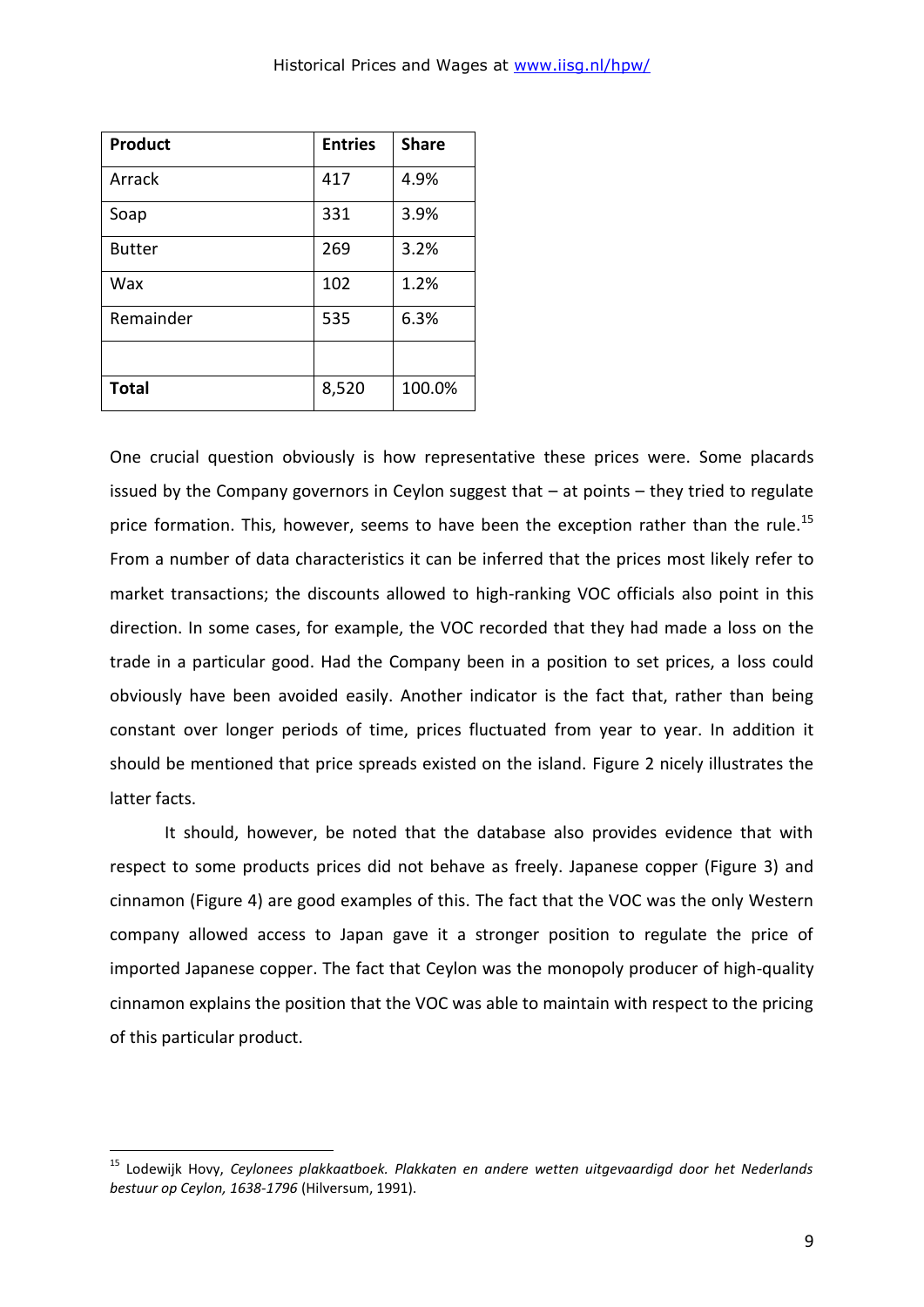

Figure 2: *The price of paddy, 1680-1800 (in grams of silver per parra)*.

Figure 3: *The price of Japanese copper, 1680-1800 (in grams of silver per pound)*.

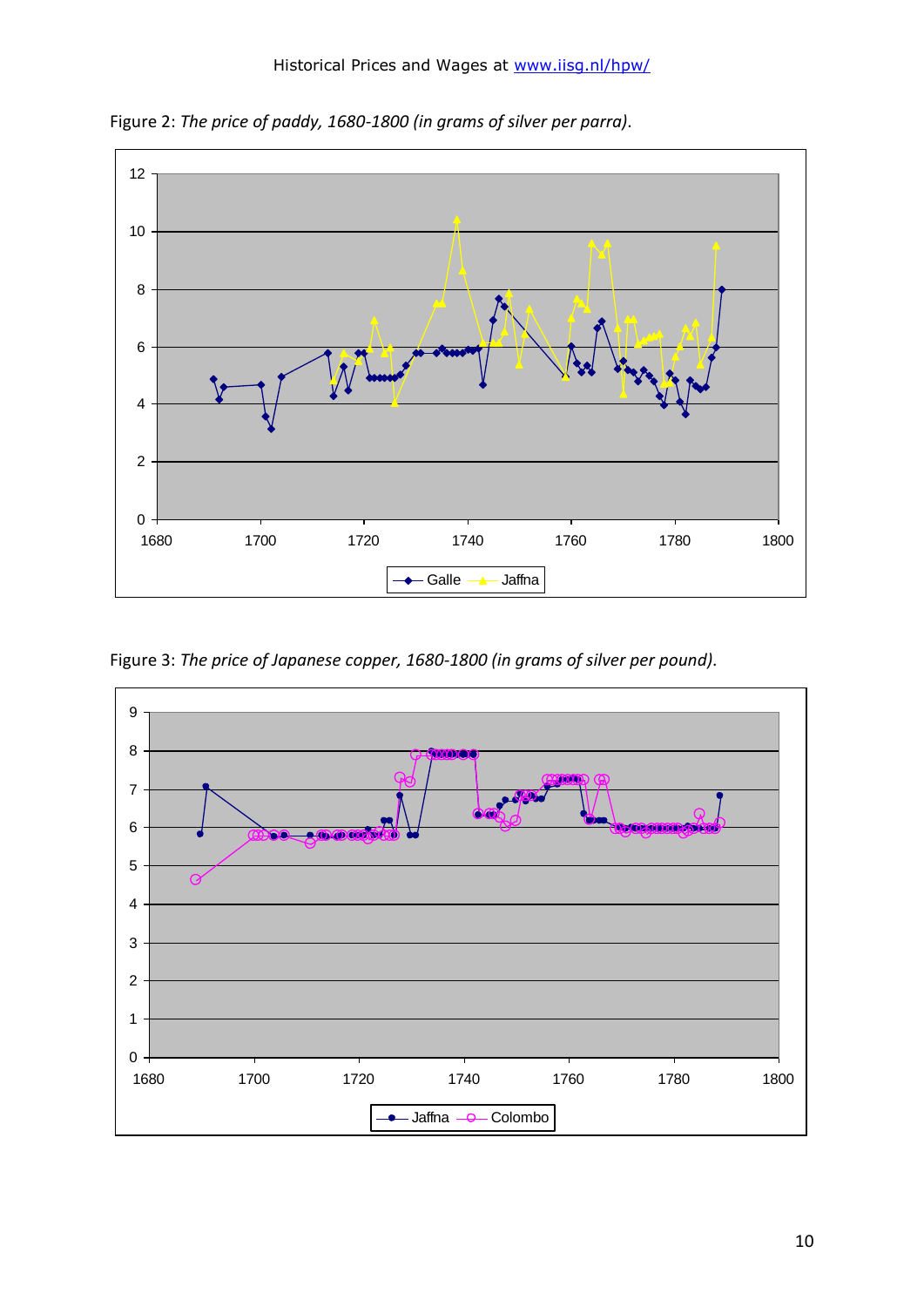

Figure 4: *The price of cinnamon, 1680-1800 (in grams of silver per pound)*.

## **Codebook of the database**

| <b>YEAR</b> | Contains the same information as "Year", but only includes the first year of  |
|-------------|-------------------------------------------------------------------------------|
|             | the accounting year.                                                          |
| Year        | Refers to the accounting year.                                                |
| Place       | Standardized to the names by which the places go nowadays.                    |
| Quantity    | The quantity of the good that was sold by one of the offices. Quantities are  |
|             | given in fractions.                                                           |
| Unit        | Refers to the unit of measurement in which the goods were sold.               |
| Product     | The names of the products have been standardized.                             |
| Guilder     | Refers to the total price for which the goods were sold and gives the number  |
|             | of guilders.                                                                  |
| Stuiver     | Refers to the total price for which the goods were sold and gives the number  |
|             | of stuivers. A guilder contained 20 stuivers.                                 |
| Penning     | Refers to the total price for which the goods were sold and gives the number  |
|             | of penningen. A stuiver containted 16 penningen, from which it follows that a |
|             | guilder containted 320 penningen.                                             |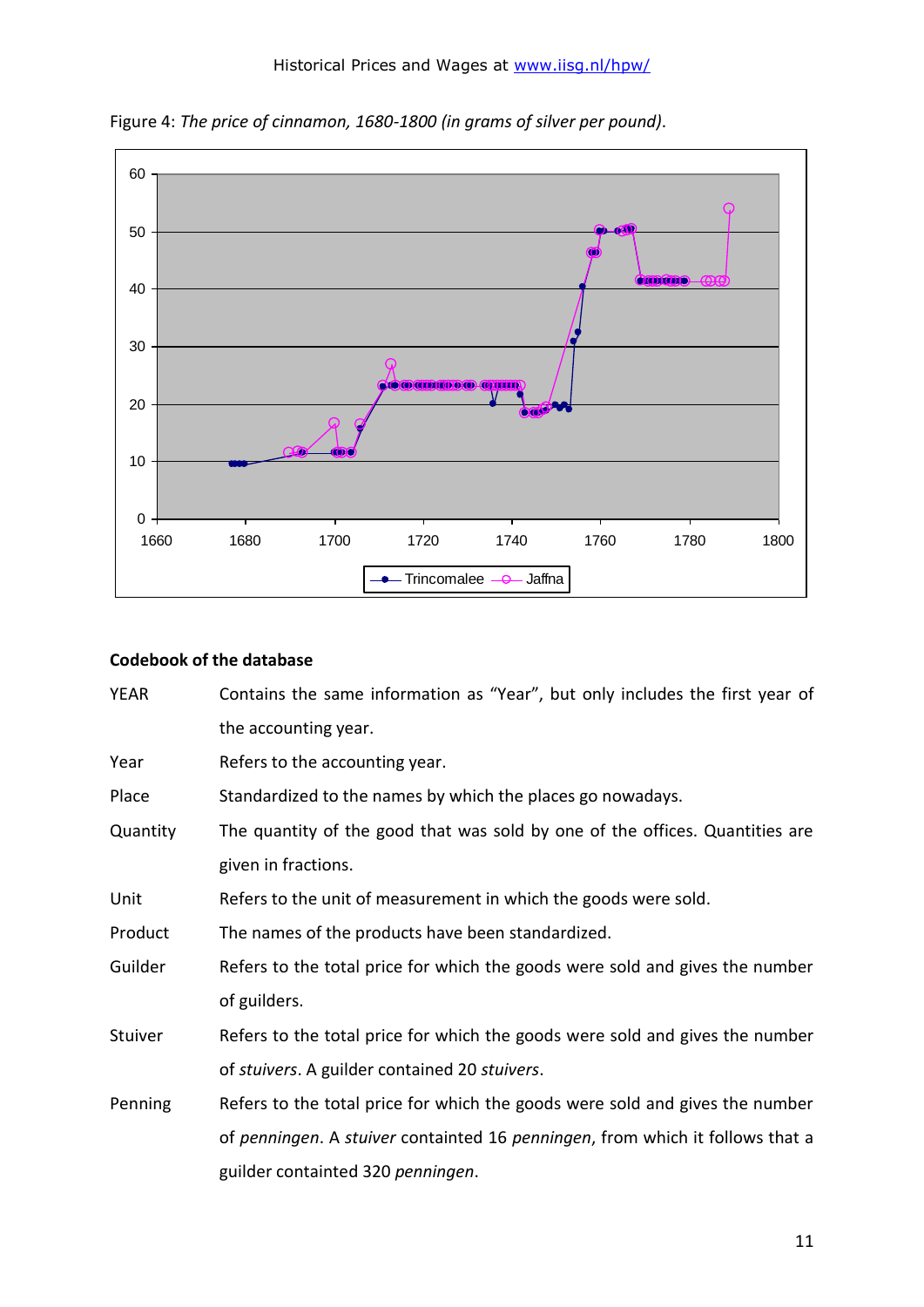Per Unit This value has been calculated by adding up the fields "Guilder", "Stuiver" and "Penning" and subsequently dividing the outcome by "Quantity". It thus gives the price of the product per one unit of measurement.

Silver Giver the "Per Unit" price expressed in grams of silver.

- Inv\_Nr The inventory number in the VOC archive from which the data in this record were collected.
- Film Refers to the microfilm on which the inventory number was available. Close to 5,700 records refer to a number: these can be found in the National Archive in The Hague. An additional 2,800 prices were collected from the original lists available at the same archive. In such instances the field has been marked by  $^{\prime}$ .
- Page If the source allowed for it, this field refers to the specific page (or a combination of pages) from which the data were collected. Because the use of microfilm often made it difficult to determine whether a page was *recto* or *verso*, this field should be used as approximation of the data points' location.

# **Bibliography**

Although the following list is far from being exhaustive, it intends to provide an introduction to some of the more relevant publications.

- Anthonisz, R.G., *The Dutch in Ceylon. An account of their early visits to the island, their conquests, and their rule over the maritime regions during a century and a half* I: *Early visits and settlement in the island* (Colombo, 1929).
- Arasaratnam, Sinnappah, *Dutch power in Ceylon 1658-1687* (Amsterdam, 1958).
- Arasaratnam, S., *Ceylon and the Dutch, 1600-1800. External influences and internal change in early modern Sri Lanka* (Aldershot, 1996).
- Arasaratnam, S., 'De VOC in Ceylon en Coromandel in de 17de en 18de eeuw', in: M.A.P. Meilink-Roelofsz (ed.), *De V.O.C. in Azië* (Bussum, 1976), 14-63.
- Baldaeus, Philippus, *Beschrijving der Oost-Indische Kusten Malabar en Coromandel der selver aengrensende koninckrijcken en vorstendomme als oock het keijserrijck Ceylon nevens de afgoderije der Oost-Indische heijdenen* (Amsterdam, 1672).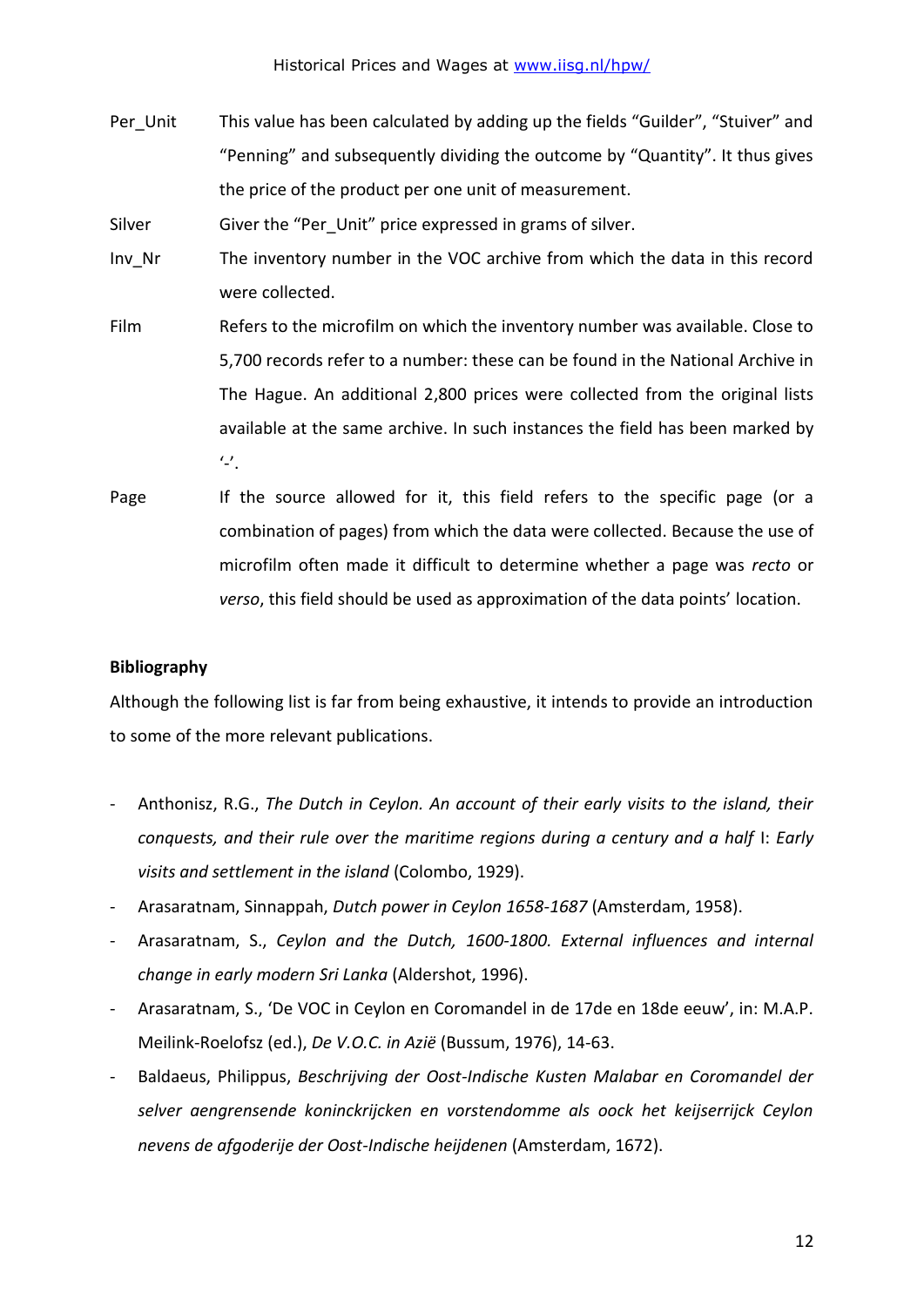- Belt, Albert van den, Het VOC-bedrijf op Ceylon. Een voorname vestiging van de Oost-*Indische Compagnie in de 18de eeuw* (Zutphen, 2008).
- Brohier, R.L., *Links between Sri Lanka and The Netherlands. A book of Dutch Ceylon* (Colombo, [1978]).
- Ceylon-Nederland in het verleden, 1602-1796. Tentoonstelling in het Algemeen Rijksarchief, 's-Gravenhage mei-september 1965.
- Dam, Pieter van, *Beschryvinge van de Oostindische Compagnie* ('s-Gravenhage, 1927- 1954) (in: *Rijks geschiedkundige publicatiën. Grote serie*, 63, 68, 74, 76, 83, 87 and 96). (Available online at [http://www.inghist.nl/retroboeken/vandam/\)](http://www.inghist.nl/retroboeken/vandam/).
- Dewasiri, Nirmal Ranjith, *The adaptable peasant. Agrarian society in Western Sri Lanka under Dutch rule, 1740-1800* (Leiden, 2008).
- Engelsman, G.J., 'De olifantenhandel van de VOC op Ceylon. De invloed van de bevelhebbers op de verkoop en de prijzen in de periode 1658-1710' (unpublished MAthesis, University of Leiden 1996).
- Gaastra, F.S., 'Ceylon als "handelscomptoir" van de V.O.C,', in: R. Kromhout (ed.), *Het Machtige Eyland. Ceylon en de V.O.C.* ('s-Gravenhage, 1988), 29-36.
- Geer, Willem van, *De opkomst van het Nederlandsch gezag over Ceilon* (Leiden, 1895).
- Goonewardena, K.W., *The foundation of Dutch power in Ceylon 1638-1658* (Amsterdam, 1958).
- Hovy, Lodewijk, *Ceylonees plakkaatboek. Plakkaten en andere wetten uitgevaardigd door het Nederlands bestuur op Ceylon, 1638-1796* (Hilversum, 1991).
- Jacobs, Els M., *Koopman in Azië. De handel van de Verenigde Oost-Indische Compagnie tijdens de 18de eeuw* (Zutphen, 2000).
- Jongens, E., Het Nederlands-Ceylonese erfgoed. Vierhonderd jaar betrekkingen tussen Nederland en Ceylon/Sri Lanka (Den Haag, 2002).
- Jurriaanse, M.W., (ed.), *Catalogue of the archives of the Dutch Central Government of coastal Ceylon, 1640-1796* (Colombo, 1943).
- Kotelawele, D.A., 'Agrarian policies of the Dutch in South-West Ceylon, 1743-1767', in: *A.A.G. Bijdragen* 14 (Wageningen, 1967), 3-33.
- Lingen, J., 'Muntslag op Ceylon', in: R. Kromhout (ed.), *Het Machtige Eyland. Ceylon en de V.O.C.* ('s-Gravenhage, 1988), 52-58.